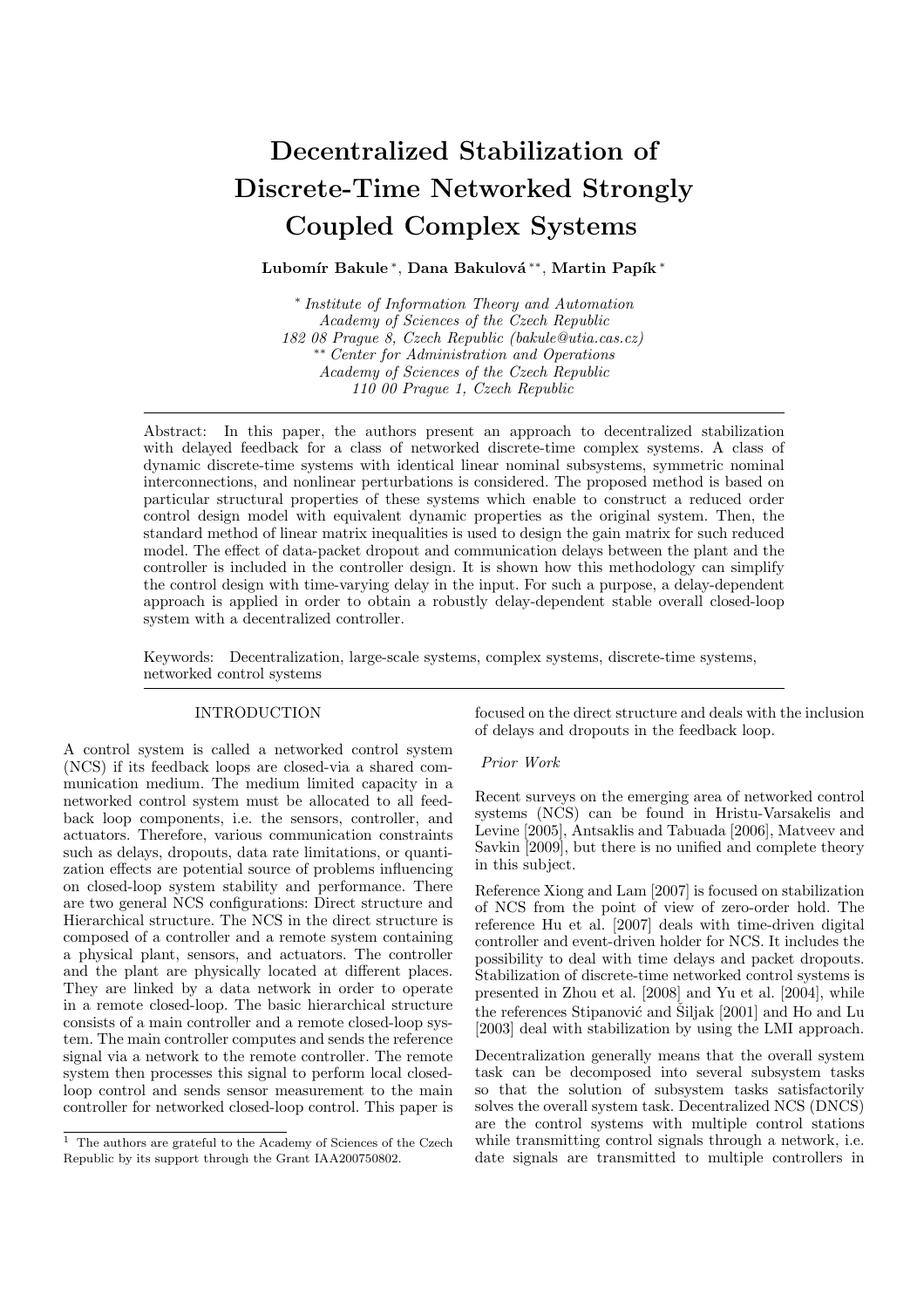the feedback loop. DNCS combine the advantages of the centralized NCS and the decentralized control systems. Such a combination enables to cut unnecessary wiring, reduce the complexity and the overall system cost when designing and implementing control systems. Recently, the results dealing with the DNCS design methods are rare. Relevant problems are introduced in Bakule [2008], Xu and Hespanha [2004]. Decentralized stabilization of NCS using periodically time-varying local controller is presented in Jiang et al. [2008]. References Matveev and Savkin [2009], Nair et al. [2004], Yüksel and T. Başar [2003], Yüksel and T. Başar [2006], Yüksel and Başar [2007] consider the DNCS under date rate constraints, while stability of the DNCS is analyzed in Wei [2008]. Reference Bakule and de la Sen [2009b] deals with continuous-time DNCS for a class of complex composite systems.

Composite systems with a symmetric structure can be found in many different areas of real world systems. It includes for instance industrial manipulators, parallel processes, flexible structure, electric power systems, homogeneous interconnected systems such as seismic cables or the design of reliable control systems. A more complete survey of theoretic and applied results is presented in Bakule [2008], Hovd and Skogestad [1994] with the references therein.

The paper deals with the complexity reduced DNCS design for a class of nonlinear discrete-time symmetric composite systems by using direct configuration in the feedback loop with the focus on network dropouts and communication delays. State space approach in the discrete-time domain with a time-varying delay varying within a given interval is considered in the feedback loop.

The paper extends the results from Yu et al. [2004], Zhou et al. [2008], Bakule and de la Sen [2009a] and Bakule and de la Sen [2009b] into the DNCS design for nonlinear discrete-time symmetric composite systems using the reduced-order centralized NCS design when considering the delay-dependent approach within the framework of the LMIs.

### Outline of the Paper

The paper presents the method for the decentralized state feedback stabilizing NCS design for a class of nonlinear discrete-time networked symmetric composite systems, when considering a direct configuration in the feedback loop. It means that the plant and the controller are connected through a network. This network is modelled as bounded packet dropouts and communication delays. A single packet transmission approach with the acknowledgements of successfully transmitted sensor signal to the buffer is used. First, the overall systems is transformed into a reduced-order system with equivalent dynamic properties as the original overall system. Then, the gain matrix is designed for this NCS design model by using the LMI based delay-dependent stability approach. The main result is presented in the form of a sufficient condition. It presents the results that when implementing the selected gain matrix as identical local controllers into the overall system, then the overall closed-loop DNCS is robustly delay-dependent stable. The result is proved by using the Liapunov-Krasovski stability approach.

#### 1. PROBLEM FORMULATION

#### 2.1 Structured System Description

Consider a nonlinear symmetric composite system consisting of N subsystems with the ith subsystem described as

$$
x_i(k+1) = Ax_i(k) + Bu_i(k) + f_i(k, x_i) + s_i(k)
$$
  

$$
x_i(k_o) = x_{io}
$$
  

$$
i = 1, ..., N \qquad N > 2
$$
  
(1)

where  $x_i(k) \in \mathbb{R}^n$  is the subsystem state,  $u_i(k) \in \mathbb{R}^m$  is the subsystem input, and  $s_i(k) \in \mathbb{R}^n$  is the subsystem interconnection input at  $k \in \mathbb{Z}_+$  The interconnections are described in the form

$$
s_i(k) = \sum_{j=1, i \neq j}^{N} L_{ij} x_j(k) + f_{ij}(k, x_j)
$$
 (2)

Assumption 1. The interconnection matrices  $L_{ij}$  have the following structures

$$
L_{ii} = L \qquad L_{ij} = L_q \quad (i \neq j) \tag{3}
$$

 $A, B, L$ , and  $L_q$  are constant nominal matrices.

Assumption 2. The nonlinear perturbations  $f_i(k, \cdot)$  and  $f_{ij}(k, \cdot)$  are uncertain vector-valued functions functions  $\mathbf{H}_{(*)}$  as follows

$$
\mathbf{H}_{i} \stackrel{\text{def}}{=} \{f_{i}(k, x_{i}) : \mathbb{Z}_{+} \times \mathbb{R}^{n} \to \mathbb{R}^{n} | f_{i}(k, x_{i})^{T} f_{i}(k, x_{i})
$$
  
\n
$$
\leq \alpha^{2} x_{i}^{T} D^{T} D x_{i}, \text{ for all } (k, x_{i}) \in \mathbb{Z}_{+} \times \mathbb{R}^{n} \}
$$
  
\n
$$
\mathbf{H}_{ij} \stackrel{\text{def}}{=} \{f_{ij}(k, x_{j}) : \mathbb{Z}_{+} \times \mathbb{R}^{n} \to \mathbb{R}^{n} | f_{ij}(k, x_{j})^{T} f_{ij}(k, x_{j})
$$
  
\n
$$
\leq \alpha^{2} x_{j}^{T} H^{T} H x_{j}, \text{ for all } (k, x_{j}) \in \mathbb{Z}_{+} \times \mathbb{R}^{n} \}
$$
  
\n(4)

The classes  $\mathbf{H}_i$  and  $\mathbf{H}_{ij}$  include functions  $f_i(k, x_i) = 0$ and  $f_{ij}(k, x_j) = 0$ , respectively. D, H are given constant matrices and  $\alpha > 0$  is a given scalar.

Assumption 3. Suppose that the structure of the unknown nonlinear interconnections has the form for the ith subsystem

$$
f_i(k, x_i) = e(k, x_i)Dx_i(k)
$$
  
\n
$$
f_{ij}(k, x_j) = e_q(k, x_j)Hx_j(k)
$$
  $(i \neq j)$  (5)

where  $e(k, x_i)$  and  $e_q(k, x_j)$  are arbitrary functions satisfying the constraints  $e(k, x_i) : \mathbb{Z}_+ \times \mathbb{R}^n \to [-1, 1]$  and  $e_q(k, x_j): \mathbb{Z}_+ \times \mathbb{R}^n \to [-1, 1]$  for all i, j.

The goal is to find a stabilizing piecewise constant controller for the system  $(1)$ – $(5)$  in the form

$$
u_i(k) = K \underline{x}_i(k_l) \qquad k \in [k_l, k_{l+1}) \qquad l = 1, 2, \dots \qquad (6)
$$

where  $K$  is a constant gain matrix to be designed and  $k_l$  is a sampling instant. Such a structure enables to interpret the connection of the controller with the system via a network channel. The value  $\underline{x}_i(k_l)$  is transmitted through a network channel and, if transmitted correctly, it is registered in a buffer.  $\underline{x}_i(k_l)$  denotes the output from the buffer. This value is the controller input which generates the control action.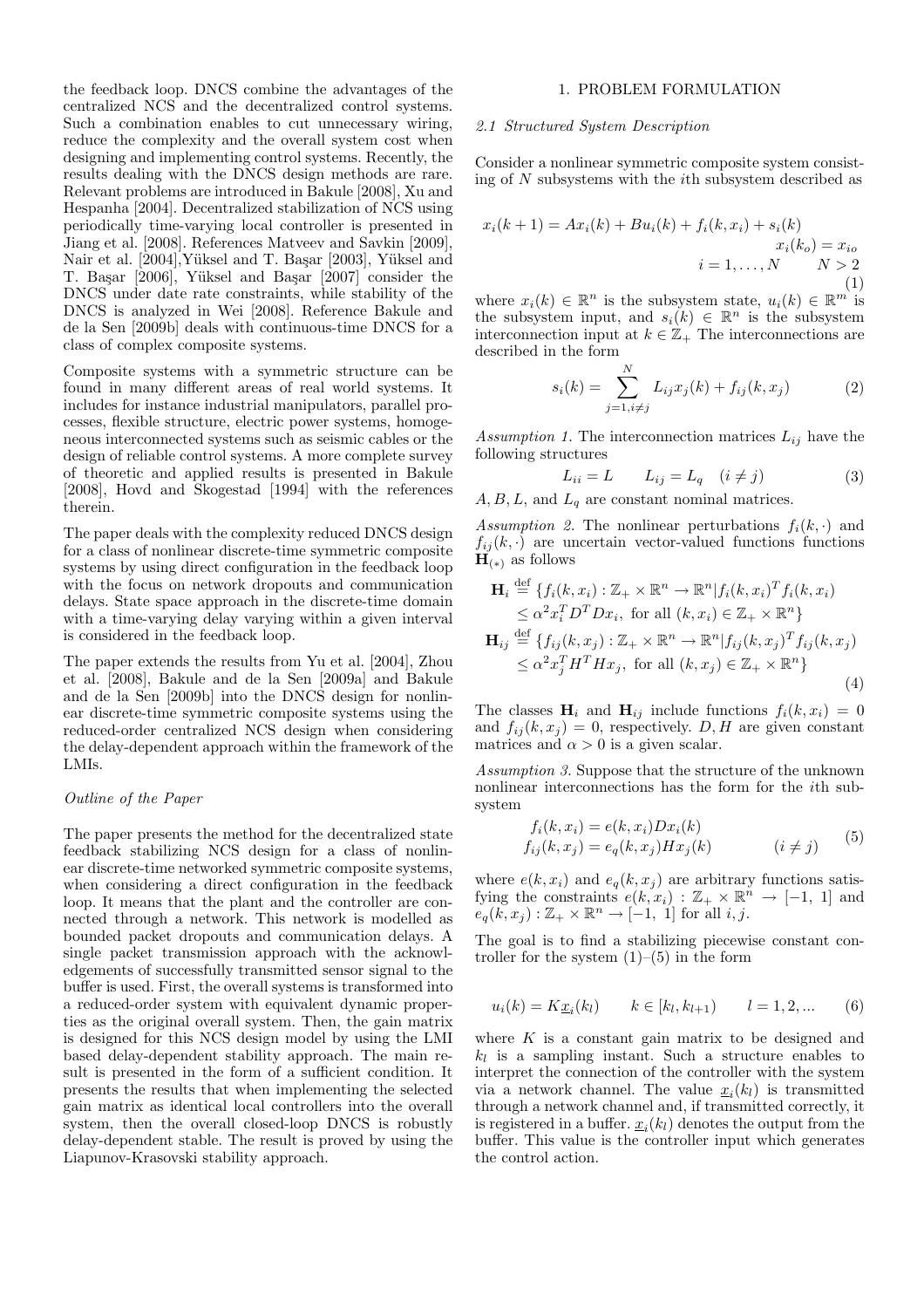Such an approach requires to respect the basic properties of a network channel when transmitting the signal. In this paper, two essential phenomena appearing in network communication channels are modelled: Data packet dropout and communication delays.

Data packet dropout is a well-known frequent phenomenon appearing in communication networks. The state values of a dropped packet are cumulated from the last update at the instant  $k_l$ . Denoting some discrete-time intervaldependent integer  $d_l \geq 1$  at the instant  $k_l$ , then the output from the buffer yields  $\underline{x}_i(k_l) = x_i(k_l - d_l)$ .

The resulting input time-varying delay consists of the constant communication delay denoted as  $d_c$  and the delay caused by data packet dropout  $d_l$ . Therefore, the input of the controller is  $\underline{x}_i(k_l) = x_i(k_l - d_l - d_c)$ . K is the state gain matrix to be determined. This matrix is considered as identical one for all subsystems, when supposing the symmetric structure of the large scale composite system.

#### 2.2 Overall System Description

The compacted system description of  $(1)$ – $(5)$  has the form

$$
x(k+1) = \overline{A}x(k) + \overline{B}u(k) + \overline{f}(k, x) \qquad x(k_o) = x_o \tag{7}
$$

where  $x(k) \in \mathbb{R}^{nN}$  is the system state and  $u(k) \in \mathbb{R}^{mN}$ is the control input at  $k \in \mathbb{Z}_+$ . The nominal matrices are given as

$$
\overline{A} = (\overline{A}_{ij}) \qquad \overline{A}_{ii} = A + L \qquad \overline{A}_{ij} = L_q
$$
  

$$
\overline{B} = \text{diag}(B, ..., B)
$$
 (8)

The admissible perturbations  $\overline{f}(k, x)$  in (7) are uncertain vector-valued functions satisfying the following inequalities

$$
\overline{\mathbf{H}} \stackrel{\text{def}}{=} \{ \overline{f}(t,x) : \mathbb{Z}_+ \times \mathbb{R}^{Nn} \to \mathbb{R}^{Nn} | \overline{f}(k,x)^T \overline{f}(k,x) \} \quad (9)
$$
\n
$$
\leq \alpha^2 x^T \overline{D}^T \overline{D} x, \text{ for all } (k,x) \in \mathbb{Z}_+ \times \mathbb{R}^n \}
$$

From Assumptions 2 and 3, the bounding matrix  $\overline{D}$  is an N block-partitioned matrix defined as follows

$$
\overline{D} = diag(\overline{D}_1, ..., \overline{D}_N) \quad \overline{D}_i = (H, ..., H, D, H, ..., H)
$$
\n(10)

with D located at the *i*th position in  $\overline{D}_i$ . Consider the stabilizing controller for the system  $(7)-(10)$  as

$$
u(k) = \overline{K}_{\underline{x}}(k_l) = \text{diag}(K, ..., K)_{\underline{x}}(k_l) \qquad k \in [k_l, k_{l+1})
$$
\n<sup>(11)</sup>

where  $\underline{x}(k_l) = x(k_l - d_l - d_c)$ . Note that (11) is a compacted equivalent description of (6).

Denote the time-varying delay  $d(k) = k - k_l - d_l - d_c$ , where  $1 \leq d_l \leq (k_{l-1} - d_c)$ .

Assumption 4. The number of packet dropouts is bounded so that it satisfies the constraint

$$
0 \le \underline{d} \le d(k) \le \overline{d} \tag{12}
$$

where d and  $\overline{d}$  are given positive constant.

Consider now the closed-loop overall system  $(7)$ – $(11)$  in a compacted form as follows

$$
x(k+1) = \overline{A}x(k) + \overline{B}Kx(k - d(k)) + \overline{f}(k, x)
$$

$$
x(k_o) = \overline{\Phi}_l(k_o) \qquad k_o \in [-\overline{d}, 0]
$$
(13)

where  $\overline{K}$  is the gain matrices with the matrices K given in (6).  $\overline{\Phi}_l(k_o)$  denotes the function of initial condition of the corresponding instant  $k_o$ .

Assumption 5. Acknowledgment ACK about data losses is always available to the sender of the plant.

#### 2.3 The Problem

Consider the system  $(7)$ – $(10)$  and the controller  $(11)$ satisfying Assumptions 1-5. The goal is to design the gain matrix  $K$  of the controller  $(6)$  being robustly delaydependently stabilizing the closed-loop system (13). Employ the structural properties of the system (7) to reduce the DNCS design complexity. Solve the problem by using the LMI approach.

Remark 1. The notion of robust delay-dependent stability means the global asymptotic stability for all admissible nonlinearities and the delay interval of  $d(k)$  satisfying Assumption 4.

#### 2. MAIN RESULTS

The specific structure of the system  $(7)-(10)$  is used to perform a particular model reduction. Consider the transformation of the states

$$
\tilde{x}(k) = Tx(k) \tag{14}
$$

where

$$
T = \frac{1}{N} \begin{pmatrix} (N-1)I & -I & \dots & -I & -I \\ -I & (N-1)I & \dots & -I & -I \\ \vdots & \vdots & \ddots & \vdots & \vdots \\ -I & -I & \dots & (N-1)I & -I \\ I & I & \dots & I & I \end{pmatrix}
$$
 (15)

where I denotes the  $n \times n$  identity matrix.

The transformation of states defined by (14) yields

$$
\tilde{x}(k+1) = \tilde{A}\tilde{x}(k) + \tilde{B}u(k) + \tilde{f}(k, \tilde{x}) \qquad \tilde{x}(k_o) = \tilde{x}_o \tag{16}
$$

where

$$
\tilde{A} = \text{diag}(A_c, ..., A_c, A_o)
$$
  
\n
$$
\tilde{B} = \text{diag}(B, ..., B, B)
$$
\n(17)

$$
\tilde{f}(k, \tilde{x}) = \text{diag}(f_c(k, \tilde{x}_1), ..., f_c(t, \tilde{x}_{N-1}), f_o(t, \tilde{x}_N))
$$
  
with

$$
A_c = A + L - L_q
$$
  
\n
$$
A_o = A_c + NL_q
$$
  
\n
$$
f_c(k, \tilde{x}_i) = (e(k, \tilde{x}_i)D - e_q(k, \tilde{x}_i)H)\tilde{x}_i(k)
$$
  
\n
$$
f_o(k, \tilde{x}_N) = f_c(k, \tilde{x}_N) + e_q(k, x_N)NH\tilde{x}_N(k)
$$
\n(18)

The state-trajectory solution of the ith subsystem can be described by the system determined by the states  $x_i = \tilde{x}_i$  – described by the system determined by the states  $\ddot{x}_i$ .<br>  $\tilde{x}_N$  for  $i = 1, ..., N - 1$  and  $x_N = \tilde{x}_N - \sum_{i=1}^{N-1} \tilde{x}_i$  as  $\hat{x}_i(k+1) = \hat{A}_i \hat{x}_i(k) + \hat{B}\hat{u}(k) + \hat{f}_i(k, \hat{x}_i) \qquad \hat{x}_i(k_o) = \hat{x}_{oi}$  $i = 1, ..., N - 1$ (19)

with  $\hat{x}_i = (\tilde{x}_i^T, \tilde{x}_N^T)^T, \hat{u}_i = (\tilde{u}_i^T, \tilde{u}_N^T)^T, \hat{A}_i = \text{diag}(A_c, A_o),$  $\hat{B} = \text{diag}(B, B)$ , and  $\hat{f}_i(k, \hat{x}_i) = \text{diag}(f_c(k, \tilde{x}_i), f_o(k, \tilde{x}_N)).$ Therefore, the dynamic properties of the original overall system can be described by the subsystem model (19) consisting of two parts operating in parallel. It leads to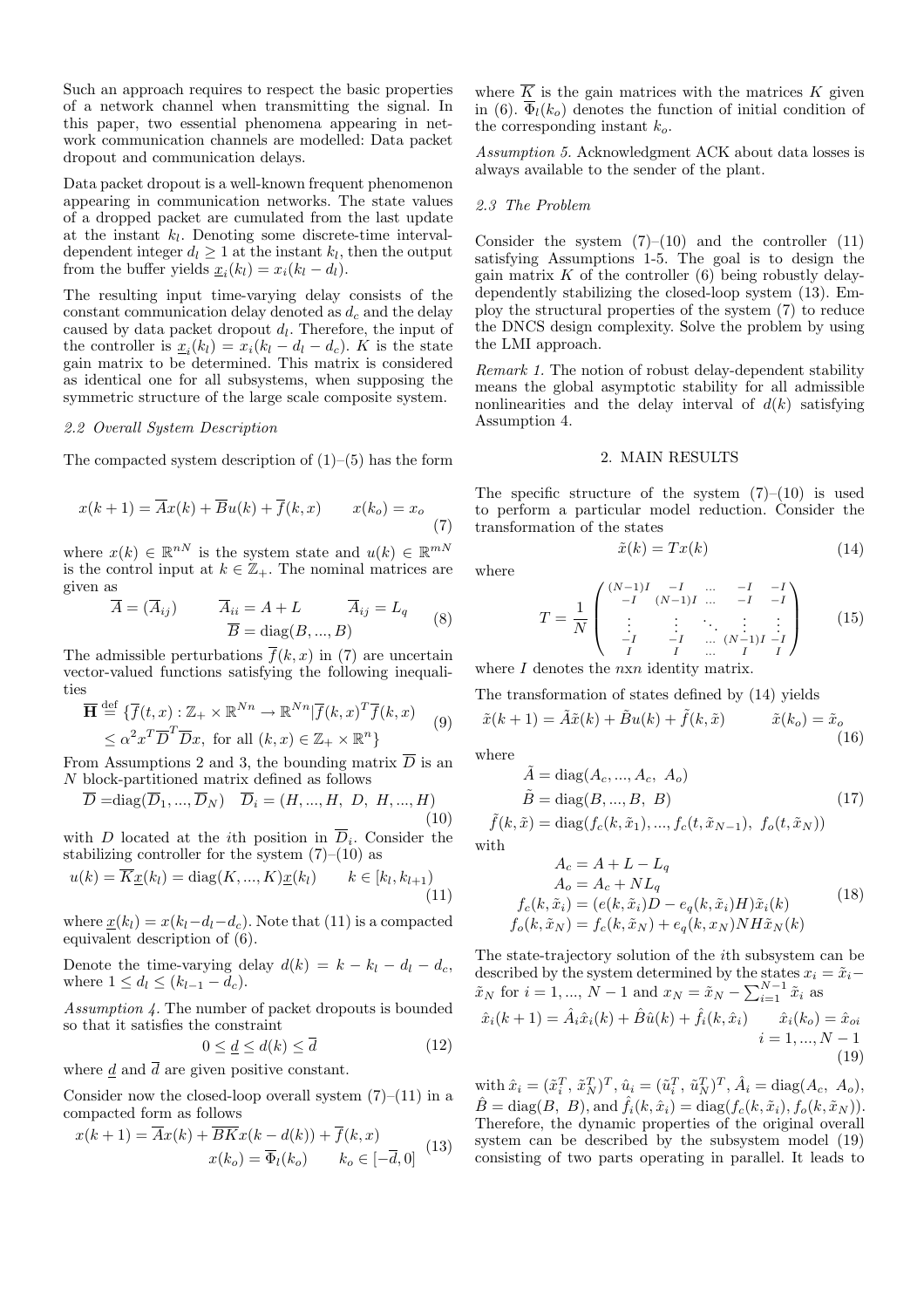two systems of order *n*. Denote  $x_c(t)$  a general state for any state  $\hat{x}_i(t)$  in (19) and  $x_o(t) = x_N(t)$ . We get two systems as

$$
x_c(k+1) = A_c x_c(k) + B u_c(k) + f_c(k, x_c) \quad x_c(k_o) = x_{co}
$$
  
\n
$$
x_o(k+1) = A_o x_o(k) + B u_o(k) + f_o(k, x_o) \quad x_o(k_o) = x_{oo}
$$
  
\n(20)

The system (16) has a block diagonal structure where the first  $N-1$  blocks are identical ones. We can use only any of the first  $N-1$  subsystems in (16) and the last subsystem to get a complete information about the dynamics of overall system (7). The system (20) is directly based on (19). Therefore, the dynamic properties of (7) and (20) are equivalent.

Consider each system in (20) stabilized by the state feedback controller K, i.e.  $u_c(k) = Kx_c(k)$  and  $u_o(k) =$  $Kx<sub>o</sub>(k)$ . It leads to the problem of simultaneous stabilization. The relations (18) offer to solve this problem effectively by using the robust stabilization approach with a central plant. The central plant serves as a nominal system, while the uncertainties enable to include both plants in (20) as particular cases. Such an approach results in the following  $n$ -dimensional system

$$
x_r(k+1) = (A_r + \Delta A_r)x_r(k) + Bu_r(k) + f_o(k, x_r) + \Delta f_o(k, x_r) = A_r x_r(k) + Bu_r(k) + f_r(k, x_r)
$$
\n(21)

where the nominal plant is the system (21) with  $\Delta A_o =$ 0 and  $\Delta f_o(k, x_r) = 0$ , while the  $\Delta$ -terms denote the uncertainty. The terms in (21) are constructed to include the systems (20) when using only the structure of (18) as follows

$$
A_o = \frac{A_o + A_c}{2} = A + L + (\frac{N}{2} - 1)L_q
$$
  
\n
$$
\Delta A_o = e_o(k, x_r) \frac{A_o - A_c}{2} = e_o(k, x_r) \frac{N}{2} L_q
$$
  
\n
$$
f_o(k, x_r) = \frac{f_o(k, x_r) + f_c(k, x_r)}{2} = (e(t, x_m)D
$$
  
\n
$$
+ e_q(k, x_r) (\frac{N}{2} - 1)H) x_r
$$
  
\n
$$
\Delta f_o(k, x_r) = e_o(k, x_r) \frac{f_o(k, x_r) - f_c(k, x_r)}{2}
$$
  
\n
$$
= e_o(k, x_r) e_q(k, x_r) \frac{N}{2} H x_r
$$
\n(22)

$$
A_r = A_o
$$
  
\n
$$
f_r(k, x_r) = \Delta A_o x_r(k) + f_o(k, x_r) + \Delta f_o(k, x_r)
$$
  
\n
$$
= (e_o(k, x_r) \frac{N}{2} L_q + e(k, x_r) D
$$
  
\n
$$
+ e_q(k, x_r) (\frac{N}{2} - 1) H
$$
  
\n
$$
+ e_o(k, x_r) e_q(k, x_r) \frac{N}{2} H) x_r
$$

where  $e_o(k, x_r) : \mathbb{Z}_+ \times \mathbb{R}^n \to [-1, 1]$ . Consider  $f_r(k, x_r) =$  $F_r(k, x_r)D_rx_r$  and introduce the matrix  $F_r(k, x_r)$  =  $(e_o(k, x_r)I, e(k, x_r)I, e_q(k, x_r)I, e_o(k, x_r)e_q(k, x_r)I),$ where  $I$  denotes the *n*-dimensional identity matrix. The admissible perturbations in (21) are considered as uncertain vector-valued real functions satisfying the inequalities

$$
\mathbf{H}_r \stackrel{\text{def}}{=} \{ f_r(k, x_r) : \mathbb{Z}_+ \times \mathbb{R}^n \to \mathbb{R}^n | f_r(k, x_r)^T f_r(k, x_r) \leq \alpha^2 x_r^T D_r^T D_r x_r, \text{ for all } (k, x_r) \in \mathbb{Z}_+ \times \mathbb{R}^n \}
$$
\n(23)

where  $D_r = (\frac{N}{2}L_q, D, (\frac{N}{2} - 1)H, \frac{N}{2}H)^T$ .

Consider a stabilizing controller for the system (21) as follows

$$
u_r(k) = K \underline{x}_r(k_l) \tag{24}
$$

Note that  $\underline{x}_r(k_l) = x(k_l - d_l - d_c)$  and the time-varying delay  $d(k) = k - k_l - d_l - d_c$ , where  $1 \le d_l \le (k_{l-1} - d_c)$ . The closed-loop system  $(21)$ – $(24)$  for  $k \in [k_l, k_{l+1})$  has the form

$$
x_r(k+1) = A_rx_r(k) + BKx_r(k - d(k)) + f_r(k, x_r)
$$
  

$$
x_r(k_o) = \Phi_{rl}(k_o) \qquad k_o \in [-\overline{d}, 0]
$$
  
(25)

where

$$
0 \le \underline{d} \le d(k) \le \overline{d} \tag{26}
$$

 $\Phi_{rl}(k_o)$  denotes the function of initial condition for the corresponding instant  $k_o$ . The gain matrix  $K$  can be determined by the procedure resulting in the robust delaydependent stable overall closed-loop system.

The controller design proceeds in the following way of reasoning. The robust delay-dependent stability is evaluated as a test based on the linear matrix inequalities. This concept has been derived by means of the S-procedure and the Liapunov-Krasovski functional as presented in Zhou et al. [2008]. Consider the descriptor form equivalent to the system (21) as

$$
x_r(k+1) = y_r(k)
$$
  
\n
$$
0 = -y_r(k) + A_rx_r(k) + BKx_r(k - d(k))
$$
 (27)  
\n
$$
+ f_r(k, x_r)
$$

Consider the Liapunov-Krasovskii functional candidate for the system (27) in the form

$$
V(k, z_r) = z_r(k)^T E P z_r(k) + \sum_{i=k-d(k)}^{k-1} x_r(i)^T Q x_r(i)
$$
  
+ 
$$
\sum_{j=-\overline{d}+2}^{-\underline{d}-1} \sum_{i=k+j-1}^{k-1} x_r(i)^T R x_r(i)
$$
 (28)

where

$$
z_r(k) = \begin{pmatrix} x_r(k) \\ y_r(k) \\ x_r(k-d(k)) \\ f_r(k, x_r) \end{pmatrix} \quad E = \begin{pmatrix} I & 0 & 0 & 0 \\ 0 & 0 & 0 & 0 \\ 0 & 0 & 0 & 0 \\ 0 & 0 & 0 & 0 \end{pmatrix} \quad P = \begin{pmatrix} P_1 & 0 & 0 & 0 \\ P_2 & P_3 & 0 & 0 \\ 0 & 0 & I & 0 \\ 0 & 0 & 0 & I \end{pmatrix}
$$

$$
R > 0 \quad Q > 0 \tag{29}
$$

It can be easily verified that  $V(k, z_k)$  satisfies the inequalities  $a|x_r(k)|^2 \le V(k, z_r) \le \sup_{s \in [-\bar{d}, 0]} b|z_r(t+s)|^2$  with positive constants a and b.

The standard Liapunov stability method, when applying  $(28)$  on the system  $(27)$ , confirms that  $(28)$  is a Liapunov-Krasovskii functional for the system (21). It results in the following theorem.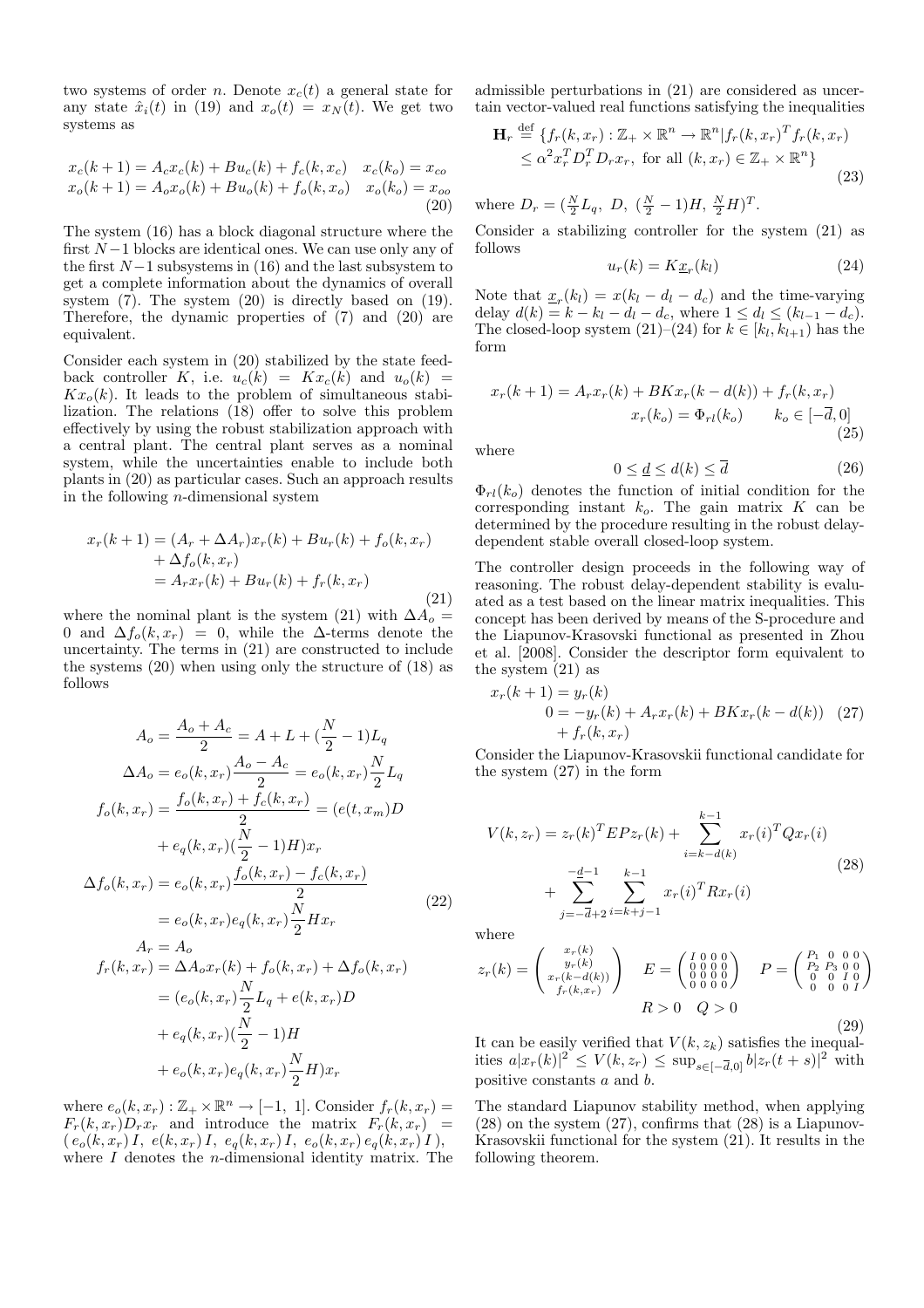*Theorem 1.* Given the system (25) and the bounds  $\underline{d}, \overline{d}$ satisfying Assumptions 4,5. Then, the system (25) is robustly delay-dependent stable for all  $d(k)$  if there exist matrices  $P_1 > 0, P_2, P_3, Q > 0, R > 0$  and a constant  $\alpha > 0$  satisfying the inequalities

$$
M1(A_r) < 0 \qquad M2(A_r) \le 0 \tag{30}
$$

where

$$
M1(A_r) = \begin{pmatrix} \Gamma 1 & -A_r^T P_3 + P_2^T & \Gamma 2 & -P_2^T \\ \bullet & P_1 + P_2 + P_3^T & -P_3^T B K & -P_3^T \\ \bullet & \bullet & \Gamma 3 & 0 \\ \bullet & \bullet & -\alpha I \end{pmatrix}
$$
 (31)  

$$
M2(A_r) = Q - R
$$

and

$$
\Gamma 1 = Q + (\bar{d} - \underline{d})R - P_1 - A_r^T P_2 - P_2^T A_r + \alpha D_r
$$
  
\n
$$
\Gamma 2 = -P_2^T BK
$$
  
\n
$$
\Gamma 3 = -Q
$$
\n(32)

Note only that the matrices  $P_1, P_2, P_3$  compose the matrix P given by  $(29)$ .

Theorem 1 serves as a test of the robust delay-dependent stability for the closed-loop system. Its extension for the design of the state gain matrix  $K$  is based on the use of the Schur complement as introduced in Zhou et al. [2008]. It results in the following theorem.

*Theorem 2.* Given the system (21) and the bounds  $\overline{d}$ , d satisfying Assumptions 4,5. The system (21) is robustly delay-dependently stabilized for all  $d(k)$  by the controller (24) if there exist positive definite matrices  $X_1 > 0, S_1, Z_1$ , matrices  $X_2, X_3, Y_1$ , and a constant  $\alpha > 0$  satisfying the inequalities

$$
\begin{pmatrix}\n\Lambda 1 & \Lambda 2 & 0 & 0 & X_2^T & \alpha X_1 D_r^T \\
\bullet & \Lambda 3 & -BY_1 & I & X_3^T & 0 \\
\bullet & -S_1 & 0 & 0 & 0 \\
\bullet & \bullet & -\alpha I & 0 & 0 \\
\bullet & \bullet & \bullet & -X_1 & I \\
\bullet & \bullet & \bullet & -\alpha I & S_1 - Z_1 \leq 0\n\end{pmatrix} < 0 \tag{33}
$$

where  $\Lambda_{\frac{1}{2}} = -X_1 + S_1^T + Z_1(\overline{d} - \underline{d}), \Lambda_2 = -X_1 A_r^T + X_2^T,$  $\Lambda 3 = X_3^T + X_3$ . The controller gain K in (24) is given by  $K = Y_1 X_1^{-1}$ (34)

Consider the closed-loop overall system (13) with the gain matrix  $K$  determined by  $(34)$ .

The following theorem states the main result.

Theorem 3. Given the discrete-time symmetric composite system  $(1)$ – $(6)$  satisfying Assumptions 1-5. Proceed as follows:

1) Construct the discrete-time reduced-order design system  $(21)–(23)$ .

2) Select the controller matrix  $K$  given by  $(34)$  in the controller  $(24)$  for the reduced-order system  $(21)$ – $(23)$ satisfying the inequalities (33) within a given delay interval  $d(k) \in [\overline{d} - d].$ 

4) Implement the matrices K into the decentralized controller (7).

Then, the overall closed-loop system (13) is robustly delaydependent stable for all  $d(k)$  within the specified delay interval.

The proof of Theorem 3 is in the Appendix.

#### 3. CONCLUSION

We have studied the problem of decentralized NCS design with delayed feedback for linear discrete-time systems under nonlinear time-varying perturbations, where the systems posses the features of symmetric composite systems. A network channel is modelled as a time-varying delay within a given interval. It has been shown how to reduce the original overall system to a low order control design model with the equivalent dynamic properties. The design model serves as a system for the state feedback control design, when a delay-dependent approach is used to choose the gain matrix by using the LMI constraints. A sufficient condition guaranteeing the robust delay-dependent stability of the overall closed-loop system with implemented identical local controllers is proved. Those controllers are synthesized by the state feedback gain matrix selected for the control design model.

## REFERENCES

- P.J. Antsaklis and P. Tabuada, editors. Networked Embedded Sensing and Control. Springer Verlag, 2006.
- L. Bakule. Decentralized control: An overview. Annual Reviews in Control, 32:87–98, 2008.
- L. Bakule and M. de la Sen. Non-fragile controllers for a class of time-delay nonlinear systems. Kybernetika, 45  $(1):15-32, 2009a.$
- L. Bakule and M. de la Sen. Decentralized stabilization of networked complex composite systems with nonlinear perturbations. In Proceedings of the 7th IEEE International Conference on Control and Automation, pages 2272–2277, Christchurch, New Zealand, 2009b.
- D.W.C. Ho and G. Lu. Robust stabilization for a class of discrete-time non-linear systems via output feedback: the unified LMI approach. International Journal of Control, 76:105–115, 2003.
- M. Hovd and S. Skogestad. Control of symmetrically interconnected plants. IEEE Transactions on Automatic Control, 30:957–973, 1994.
- D. Hristu-Varsakelis and W.S. Levine, editors. Handbook of Networked and Embedded Control Systems. Birkhäuser, Boston, 2005.
- L.S. Hu, T. Bai, P. Shi, and Z. Wu. Sampled-data control of networked linear control systems. Automatica, 43: 903–911, 2007.
- Ch. Jiang, D. Zhou, and Q. Zhang. Stabilization of networked control systems via time-varying local controller. In Proceedings of the 7th World Congress on Intelligent Control and Automation, pages 7965–7069, Chongquing, P.R. China, 2008.
- A.S. Matveev and A.V. Savkin, editors. Estimation and Control over Communication Networks. Birkhäuser, Boston, 2009.
- G.N. Nair, R.J. Evans, and P.E. Caines. Stabilising decentralised linear systems under data rate constraints. In Proceedings of the IEEE Conference on Decision and Control, pages 3992–3997, Paradise Island, Bahamas, 2004.
- D.M. Stipanović and D.D. Šiljak. Robust stability and stabilization of discrete-time non-linear systems: the LMI approach. Int. J. Control, 74(9):873–879, 2001.